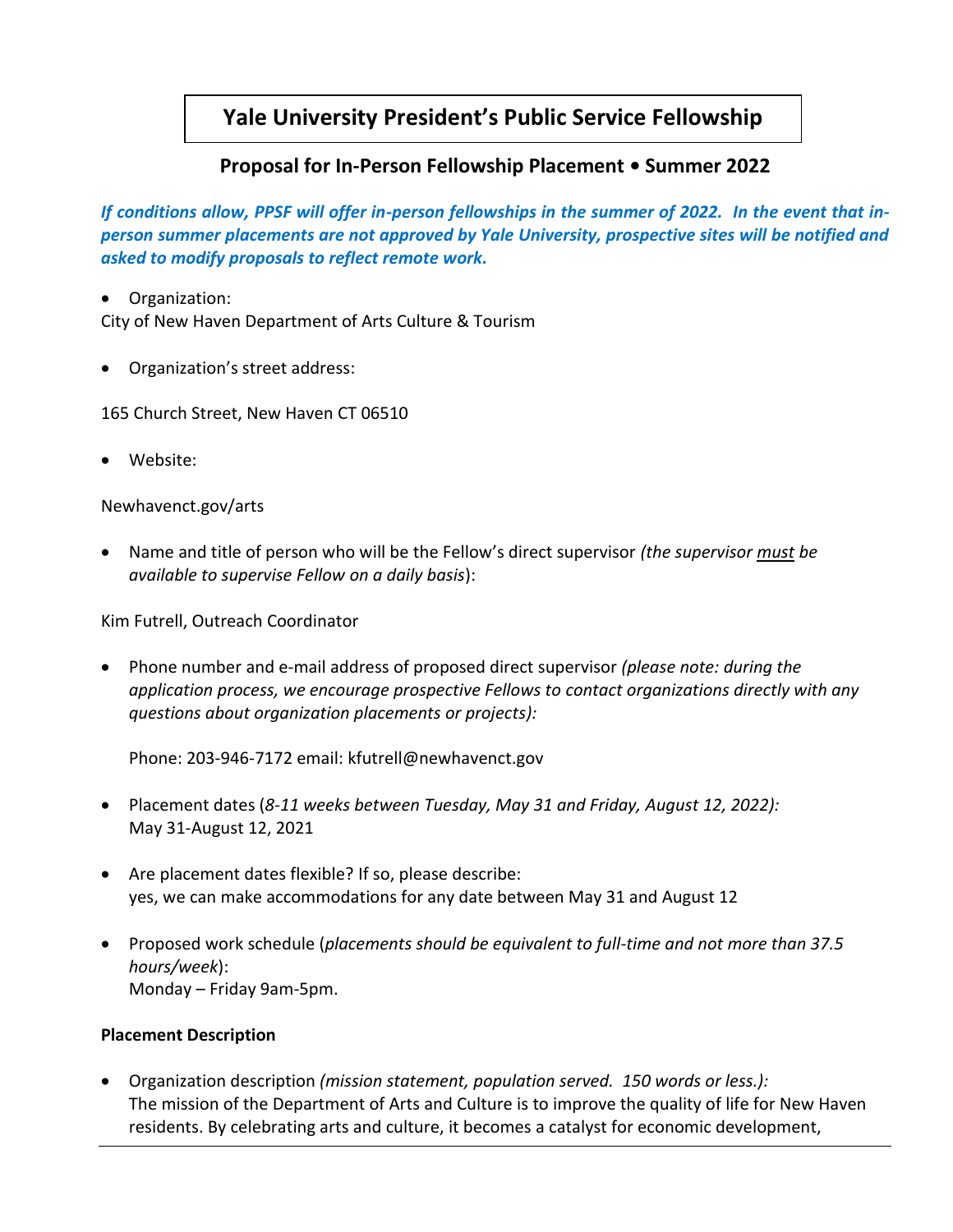equitable civic engagement, and spiritual uplift. The Department assists, promotes, and encourages artists, arts and cultural organizations and events in New Haven. And serves as the steward for the municipal collection of globally inspired public art.

• Write a 1-2 sentence summary of the proposed work for a summer 2022 Fellow:

Assist with the development of tours (walking and/or virtual) of New Haven's vast public art collection.

• Write a more complete description of the specific project you propose and list the duties/outcomes expected of the Fellow. (*Suggested length: one to two pages.)*

New Haven is home to more than 500 works of publicly accessible art throughout the City, with the City itself owning about half of this number. The City-owned collection includes monuments and murals, Percent-for-Art projects, Mayoral portraits, Federal Art Project works of the Works Progress Administration (WPA) and many miscellaneous works difficult to categorize. Many monuments are housed in the City's expansive park system. In addition, Yale University, the State of Connecticut, the Federal government and numerous private owners own hundreds more works of public art that contribute to the City's ambience, and support the historical and cultural vitality in the Elm City. Many works are viewable on the national public art archive (https://www.publicartarchive.org/) and regional databases.

We recognize these collections of public artworks are vital part of what makes New Haven the cultural center of the state. Additionally, we recognize the need for self-guided tours for residents and visitors alike. We are seeking a Presidential fellow to spearhead this effort to increasing awareness of New Haven's public art collection by developing walking and/or virtual tours.

Responsibilities would include:

- -Research and document recent public artworks, artists
- -Develop public art walking tour template (virtual or digital)
- -Work with partner public art organizations, artists
- -Coordinate necessary photographic documentation of recent artworks
- -Map walking tour routes
- -Research artwork location and neighborhood history or facts
- List specific skills/experience required for the project:

Self-motivated, computer knowledge, project management, interest in or experience with video, photography, and/or graphic design skills a plus.

• Additional requirements (e.g. a car or weekend working hours). If a car is required, include information regarding parking arrangements and mileage reimbursement):

Some evenings/weekends may be required